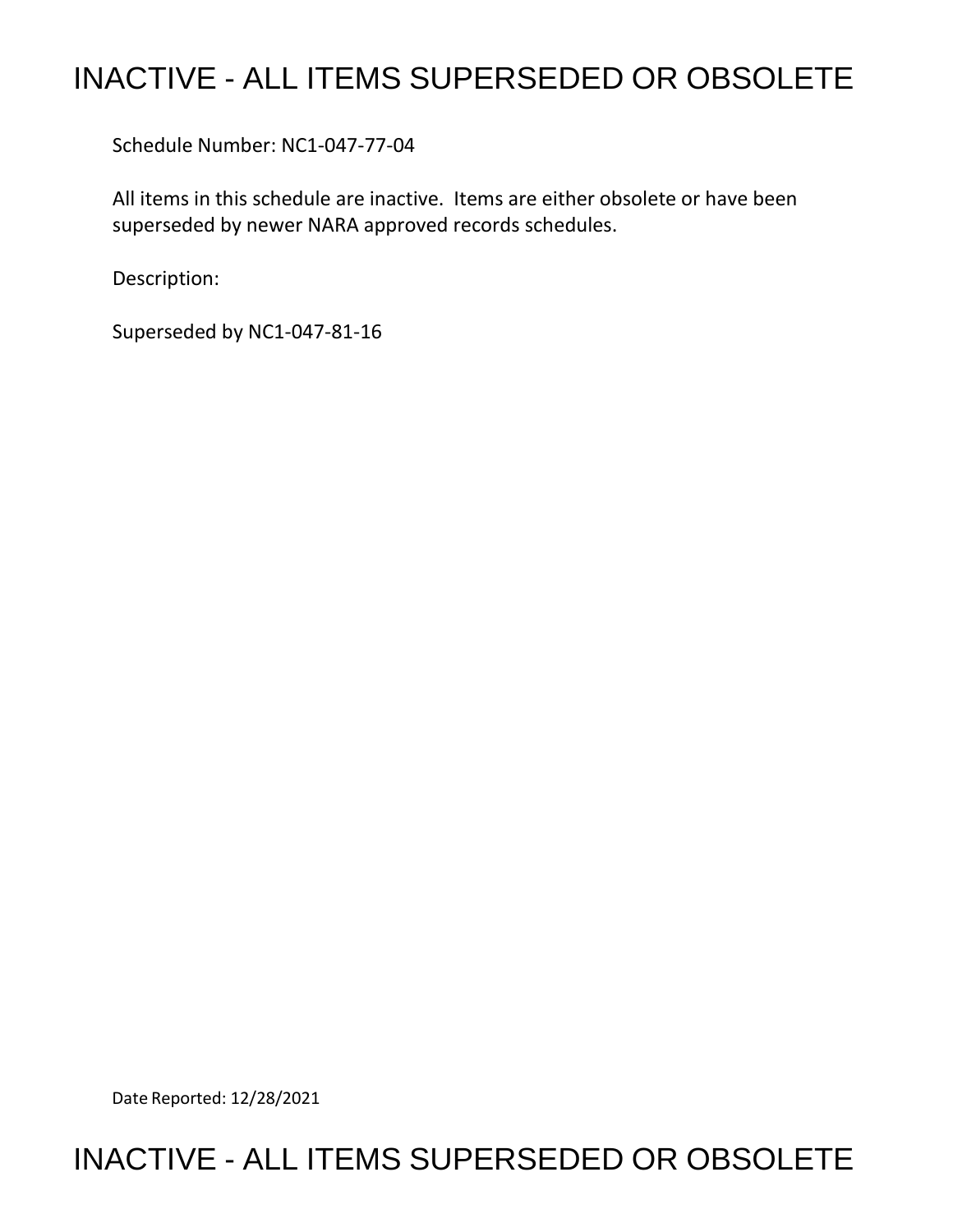| Standard Form No. 115<br>Revised November 1951                                                                               |                                                                                                                                                                                                                                                                                                                                                                                                                                                                                                                                                                                                                                                                                                                                                                                                                                                                                                                            |                                                                                                                                                                                        |          | <b>LEAVE BLANK</b>                                                                                                                             |                            |  |                            |
|------------------------------------------------------------------------------------------------------------------------------|----------------------------------------------------------------------------------------------------------------------------------------------------------------------------------------------------------------------------------------------------------------------------------------------------------------------------------------------------------------------------------------------------------------------------------------------------------------------------------------------------------------------------------------------------------------------------------------------------------------------------------------------------------------------------------------------------------------------------------------------------------------------------------------------------------------------------------------------------------------------------------------------------------------------------|----------------------------------------------------------------------------------------------------------------------------------------------------------------------------------------|----------|------------------------------------------------------------------------------------------------------------------------------------------------|----------------------------|--|----------------------------|
| Prescribed by General Services<br>Administration<br>GSA Reg. $3-\text{IV}-106$                                               |                                                                                                                                                                                                                                                                                                                                                                                                                                                                                                                                                                                                                                                                                                                                                                                                                                                                                                                            | REQUEST FOR AUTHORITY                                                                                                                                                                  |          | DATE RECEIVED                                                                                                                                  | JOB NO.                    |  |                            |
| 115-103                                                                                                                      |                                                                                                                                                                                                                                                                                                                                                                                                                                                                                                                                                                                                                                                                                                                                                                                                                                                                                                                            | TO DISPOSE OF RECORDS<br>(See Instructions on Reverse)                                                                                                                                 |          | NOV <sub>3</sub>                                                                                                                               | 1976                       |  |                            |
|                                                                                                                              |                                                                                                                                                                                                                                                                                                                                                                                                                                                                                                                                                                                                                                                                                                                                                                                                                                                                                                                            |                                                                                                                                                                                        |          | DATE APPROVED                                                                                                                                  | NC 1                       |  |                            |
|                                                                                                                              | TO: GENERAL SERVICES ADMINISTRATION,<br>NATIONAL ARCHIVES AND RECORDS SERVICE, WASHINGTON, D.C. 20408                                                                                                                                                                                                                                                                                                                                                                                                                                                                                                                                                                                                                                                                                                                                                                                                                      |                                                                                                                                                                                        |          |                                                                                                                                                |                            |  |                            |
|                                                                                                                              | 1. FROM (AGENCY OR ESTABLISHMENT)                                                                                                                                                                                                                                                                                                                                                                                                                                                                                                                                                                                                                                                                                                                                                                                                                                                                                          |                                                                                                                                                                                        |          |                                                                                                                                                | NOTIFICATION TO AGENCY     |  |                            |
| Department of Health, Education, and Welfare<br>2. MAJOR SUBDIVISION                                                         |                                                                                                                                                                                                                                                                                                                                                                                                                                                                                                                                                                                                                                                                                                                                                                                                                                                                                                                            |                                                                                                                                                                                        |          | In accordance with the provisions of 44 U.S.C.<br>3303a the disposal request, including amend-<br>ments, is approved except for items that may |                            |  |                            |
| be stamped "disposal not approved" or<br>Social Security Administration<br>"withdrawn" in column 10.<br>3. MINOR SUBDIVISION |                                                                                                                                                                                                                                                                                                                                                                                                                                                                                                                                                                                                                                                                                                                                                                                                                                                                                                                            |                                                                                                                                                                                        |          |                                                                                                                                                |                            |  |                            |
|                                                                                                                              | Bureau of Hearings and Appeals<br>5. TEL. EXT.<br>4. NAME OF PERSON WITH WHOM TO CONFER<br>Date                                                                                                                                                                                                                                                                                                                                                                                                                                                                                                                                                                                                                                                                                                                                                                                                                            |                                                                                                                                                                                        |          |                                                                                                                                                |                            |  |                            |
|                                                                                                                              | George S. Yamamura                                                                                                                                                                                                                                                                                                                                                                                                                                                                                                                                                                                                                                                                                                                                                                                                                                                                                                         |                                                                                                                                                                                        | 594-5770 |                                                                                                                                                |                            |  |                            |
|                                                                                                                              | 6. CERTIFICATE OF AGENCY REPRESENTATIVE:                                                                                                                                                                                                                                                                                                                                                                                                                                                                                                                                                                                                                                                                                                                                                                                                                                                                                   |                                                                                                                                                                                        |          |                                                                                                                                                |                            |  |                            |
|                                                                                                                              | I hereby certify that I am authorized to act for the head of this agency in matters pertaining to the disposal of records, and that the records described in this list or                                                                                                                                                                                                                                                                                                                                                                                                                                                                                                                                                                                                                                                                                                                                                  |                                                                                                                                                                                        |          |                                                                                                                                                |                            |  |                            |
|                                                                                                                              | schedule of ________ pages are proposed for disposal for the reason indicated: ("X" only one)                                                                                                                                                                                                                                                                                                                                                                                                                                                                                                                                                                                                                                                                                                                                                                                                                              |                                                                                                                                                                                        |          |                                                                                                                                                |                            |  |                            |
| further retention.                                                                                                           | The records have<br>в<br>ceased to have suffi-<br>cient value to warrant<br>X                                                                                                                                                                                                                                                                                                                                                                                                                                                                                                                                                                                                                                                                                                                                                                                                                                              | The records will cease to have sufficient value<br>to warrant further retention on the expiration<br>of the period of time indicated or on the occur-<br>rence of the event specified. |          |                                                                                                                                                |                            |  |                            |
|                                                                                                                              |                                                                                                                                                                                                                                                                                                                                                                                                                                                                                                                                                                                                                                                                                                                                                                                                                                                                                                                            |                                                                                                                                                                                        |          |                                                                                                                                                |                            |  |                            |
| 11/1/76                                                                                                                      | $\pi$ Russell                                                                                                                                                                                                                                                                                                                                                                                                                                                                                                                                                                                                                                                                                                                                                                                                                                                                                                              |                                                                                                                                                                                        |          |                                                                                                                                                |                            |  | Dept. Records Mgt. Officer |
| (Date)                                                                                                                       |                                                                                                                                                                                                                                                                                                                                                                                                                                                                                                                                                                                                                                                                                                                                                                                                                                                                                                                            | (Signature of Agency Representative)                                                                                                                                                   |          |                                                                                                                                                |                            |  |                            |
| 7.<br>ITEM NO.                                                                                                               |                                                                                                                                                                                                                                                                                                                                                                                                                                                                                                                                                                                                                                                                                                                                                                                                                                                                                                                            | 8. DESCRIPTION OF ITEM<br>(WITH INCLUSIVE DATES OR RETENTION PERIODS)                                                                                                                  |          |                                                                                                                                                | 9.<br>SAMPLE OR<br>JOB NO. |  | 10.<br><b>ACTION TAKEN</b> |
|                                                                                                                              | Hearings and Appeals Case Control System<br>A machine-readable system of records, on disc and<br>magnetic tape, used to control the location and record<br>the status of hearings and appeals claims cases.<br>Information in this system includes social security<br>number, claimant's name, type of claim, last action<br>on case/date, location of case (office), date of receipt,<br>type of hearing request, and presiding officer. Case<br>information is available on-line on disc until final<br>disposition of the case is rendered and then transferred<br>off-line to magnetic tape storage. The hearings offices<br>enter the case control information into the system<br>which is maintained at SSA headquarters. Input documents<br>are coding sheets, such as Forms HA-672, HA-673, and<br>HA-674, BHA DC/HO Case Control Coding Sheet, or their<br>equivalents. Output consists of management reports and | RECORDS RETENTION AND DISPOSAL SCHEDULE<br>BUREAU OF HEARINGS AND APPEALS                                                                                                              |          |                                                                                                                                                |                            |  |                            |

Four copies, including original, to be submitted to the National Archives and Records Service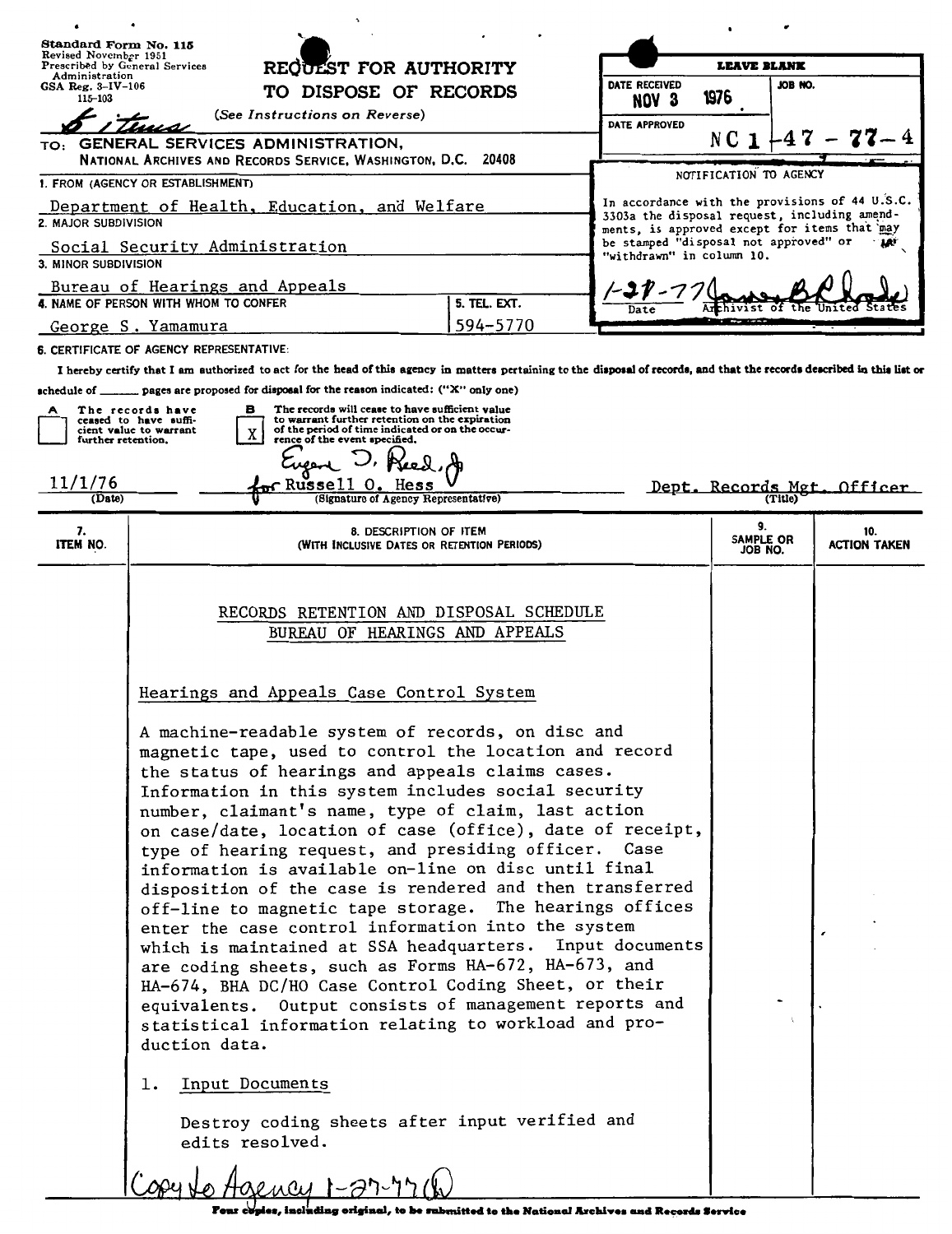#### INSTRUCTIONS 2. 歴史

General Instructions: Use Standard Forms 115 and 115a, obtainable from Supply Centers of the Federal Specify Sarvice. Center Sarvices Administration, to obtain authors to dispose of records. Submit four co  $\delta$  all of  $\gamma$  finent should be signed and dated, to the Not hall Ambives and Records Service. Indicate the number of pages involved in the disposal request u r.c. try 6. Copy 4 0. C. st. salard form will be returned to the agency as notification that Congress has authorized disposal of the items marked "approved."

-550)

### Specific Instructions:

*Entries 1, 2, ead 3* should show *what* agency has custody of the records that are identified on the form, and should contain the name of the department or independent agency, and its major and minor subdivisions.

*Entries 4 and 5* should help identify and locate the person to whow inquiries regarding the records should be directed.

Entry 6 should show what kind of authorization is requested. Only one of two kinds of authorizations may be requested on a particular form.

- Bor A should be marked if immediate disposal is to be made of past accumulations of records, and the completed form thus marked is a list.
- **Box B** should be marked if records that have accumulated or will continue to accumulate are to be disposed of at some definite future time or periodically at stated intervals, or if disposal is to be made of microphotographed records after it has been ascertained that the microfilm copies were made in accordance with the standards prescribed in GSA Regulations 3 IV 105; and the completed form thus marked is a schedule.

*Entra 7* should contain the numbers of the items of records dentified on the form in sequence, i. e.,  $1, 2, 3, 4,$  etc.

*Entry 8* should show what records are proposed for disposal.

Center headings should indicate what office's  $\gamma_{\epsilon}$ . ords are involved if all records described on the form are not those of the same office or if they are records created by another office or agency.

An identification should be provided of the types of records involved if they are other than textual records, for example, if they are photographic records, sound recordings, or cartographic records.

An itemization and accurate identification should be provided of the series of records that are proposed for disposal. Each series should comprise the largest practical grouping of separately organized and logically related materials that can be treated as a single unit for purposes or disposal. Component parts of a series may be listed separately if numbered consecutively as 1a, 1b, etc., under the general series entry.

A statement should be provided showing when the records were produced or *when* disposal is to be made of the records, thus:

- If Box A under entry 6 was marked, the inclusive dates during which the records were produced should be stated.
	- If Box B under entry 6 was marked, the period of retention should be stated. The retention period may be expressed in terms of years, months, etc., or in terms of future actions or events. A future action or event that is to determine the retention period must be objective and definite. If disposal of the records is contingent upon their being microfilmed, the retention period should read: "Until ascertained that microphotographic copies have been made in accordance with GSA Regulations  $3-\frac{1}{\sqrt{3}}$  and are adequate substitutes for the paper records.'

Entry 9 should show what samples of records were submitted for each item, or with what job number such samples were previously submitted. Samples of types of records other than textual and cartographic records should not be submitted.

 $E$ *ntra* 10 should be left biank.

Just 20 (URMPLINT Proteints drivide art = HO=71 / IShu

Officer corfis Records Liaison BHA,